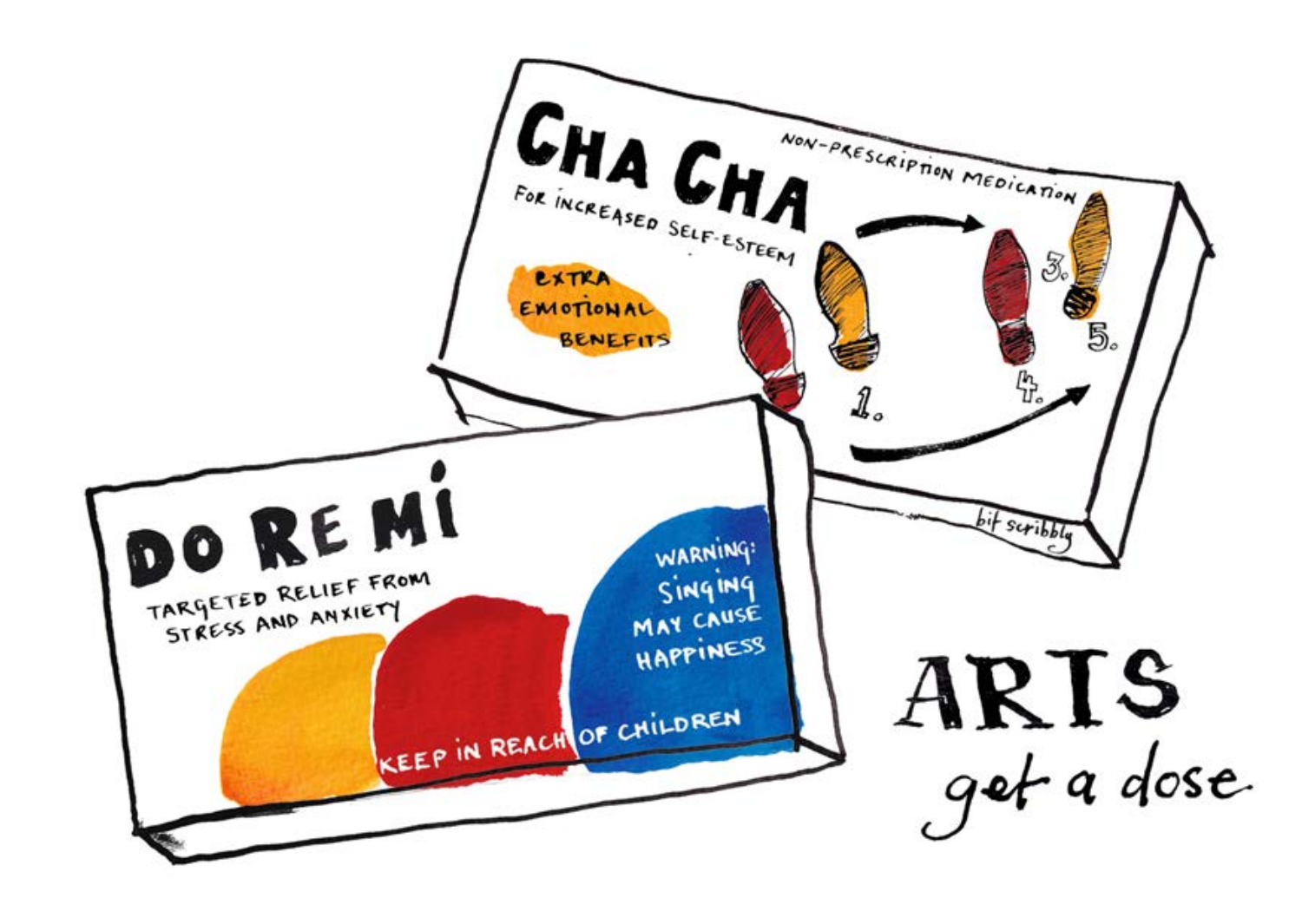## **BEING WELL**

- People who attend theatre/dance and pop or classical concerts are more likely to report good health and quality of life, even after adjusting for other factors. (Nenonen et al. 2014)
- People who attend concert, theatre or film are significantly healthier, have lower anxiety and are less subject to depression. (Cuypers et al. 2011)
- Attendance at cultural events was found to significantly reduce diastolic blood pressure in participants. (Konlaan et al. 2000)
- Singing improves mood and cognitive stimulation. (Clift and Hancox. 2010)
- People who engage in the arts for two or more hours/week report significantly better mental well-being. (Davies et al. 2016)

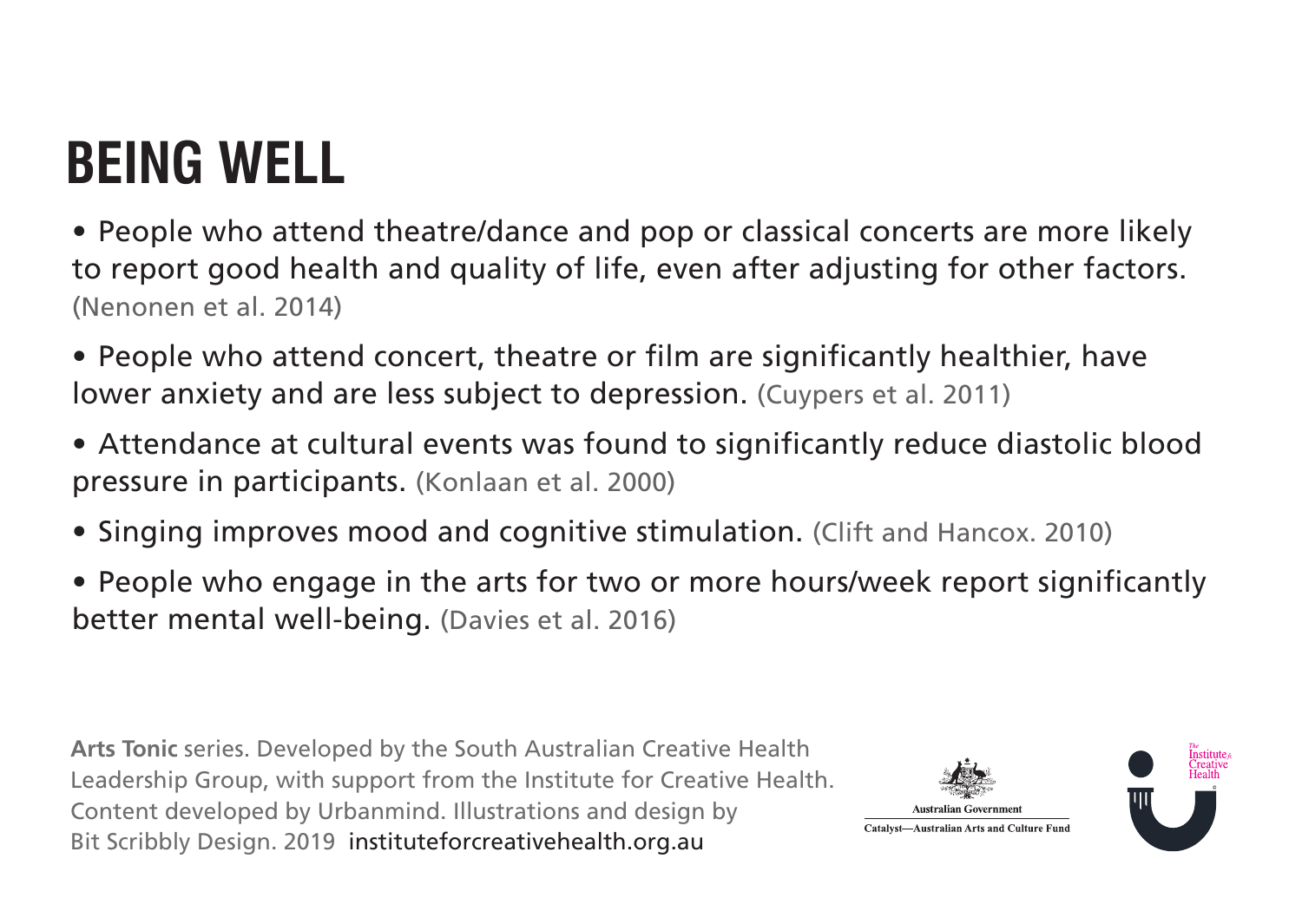ARTS<br>Anti-ageing ACTIVE **INGREDIENTS** JOY CURIOSITY GREATIVITY bif scribbly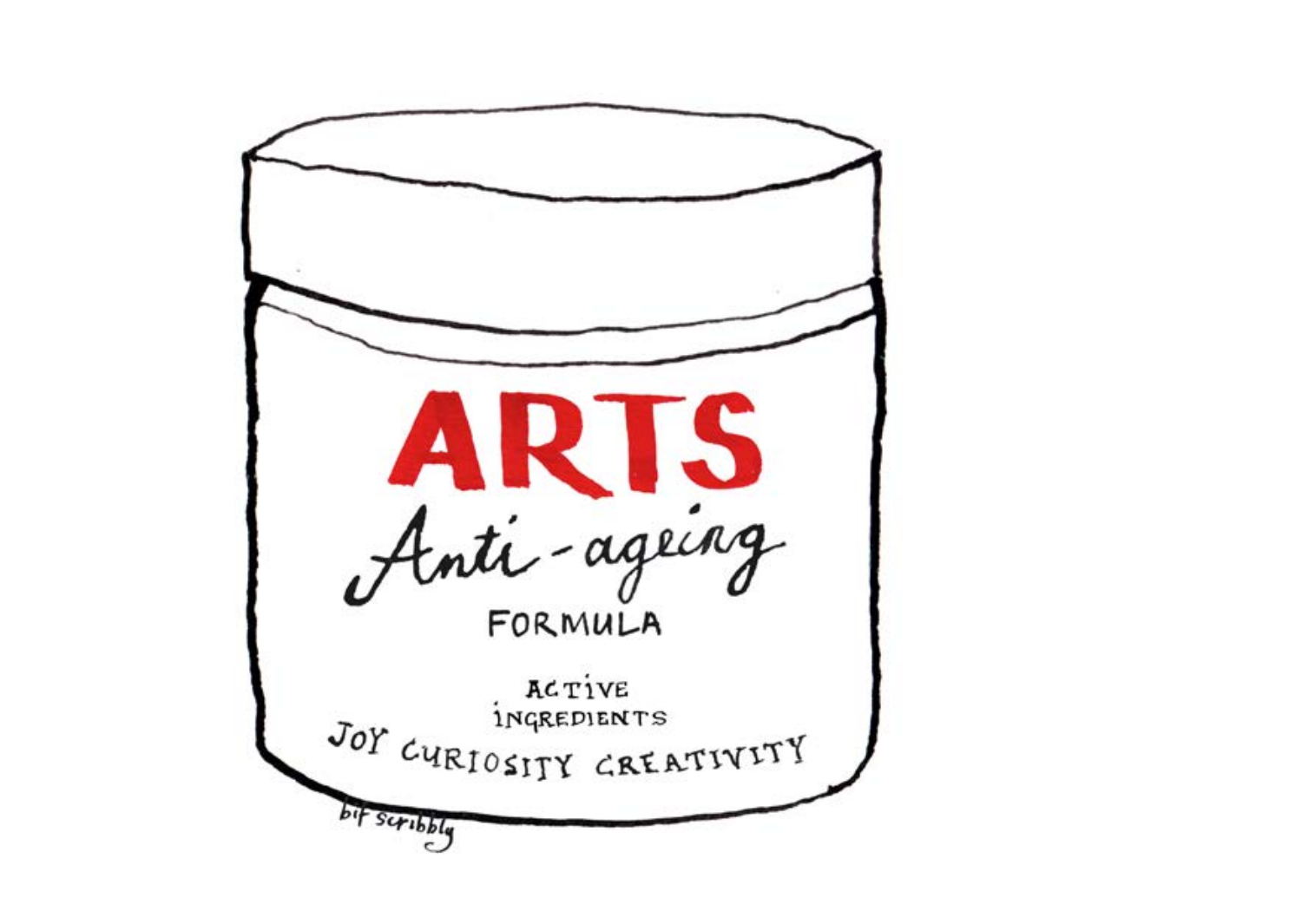## **AGEING WELL**

• Singing increases energy, joy and elatedness. Singing increases the level of oxytocin, also known as the "love hormone." (Grape et al. 2003)

- Attending cultural events is linked with longevity. People who rarely attend such events run a nearly 60% higher mortality risk than those attending most often. (Bygren et al. 1996)
- Singing in a choir improves the health of older adults and reduces doctor visits. (Cohen et al, 2006)
- Dancing provides emotional benefit, increases self-esteem and builds coping strategies. (Murcia et al. 2010)
- Avid readers live almost two years longer than those who don't read. (Bavishi. 2016)

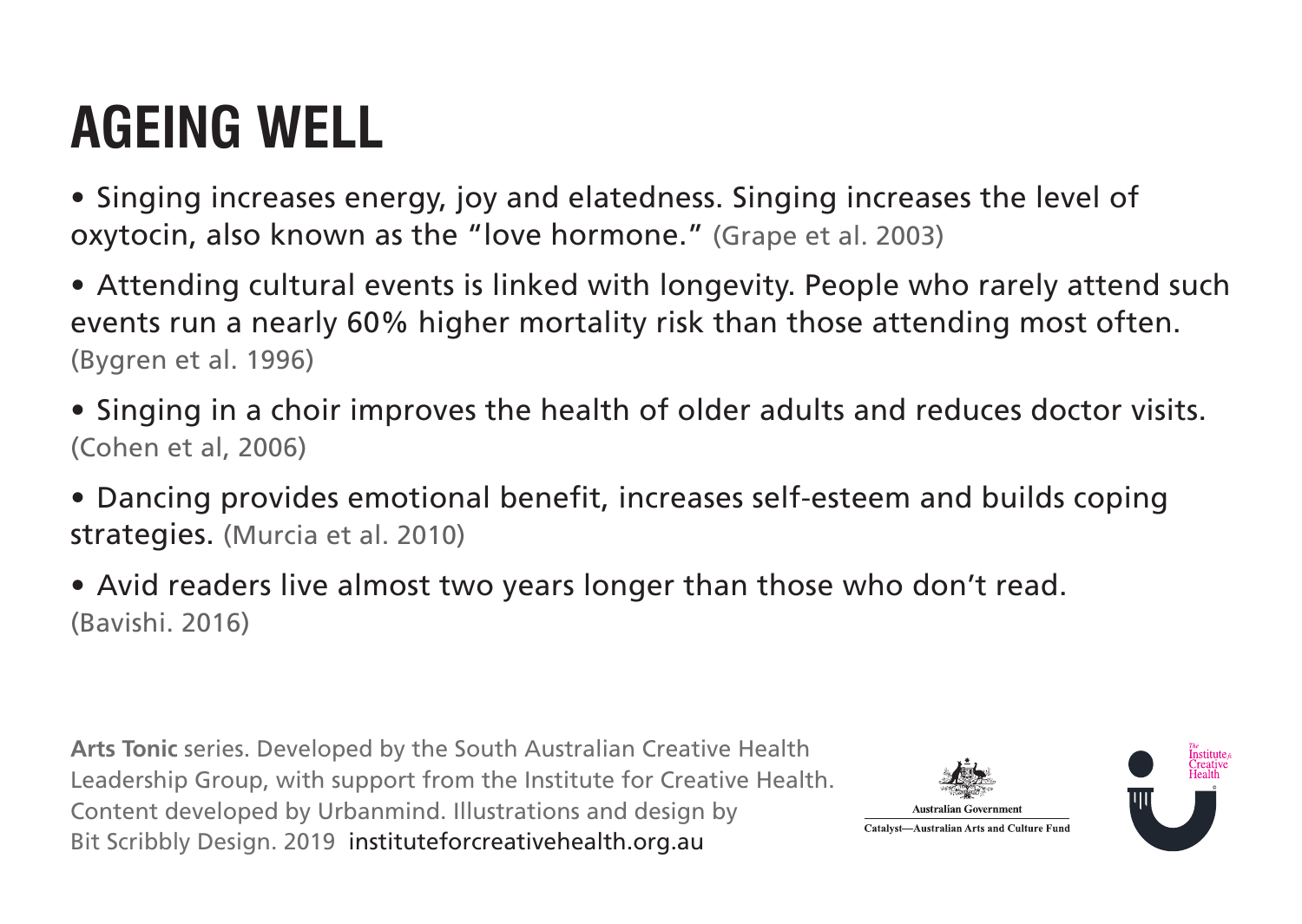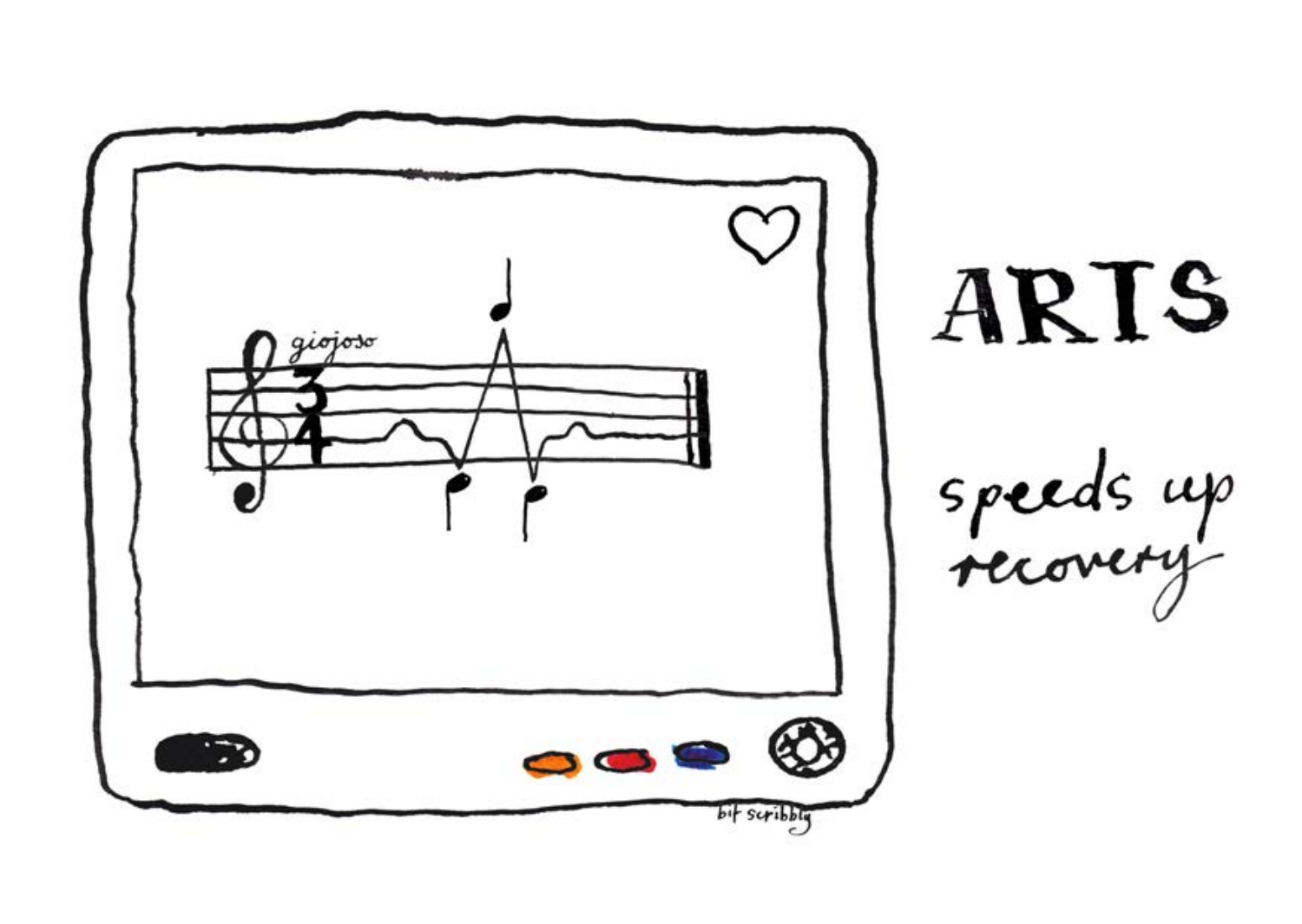# **BETTER HEALTHCARE**

• Listening to music after a surgery reduces postoperative pain. (Theorell et al. 2013)

• Listening to favourite tunes and stories can significantly decrease post-surgical pain in children undergoing major surgeries. (Suresh et al. 2015)

• Vital signs, stress, anxiety and blood pressure are improved when music or visual arts are used in hospital environments. (Royal Society of Public Health. 2013)

• The benefits of dance for people with Parkinson's disease is 'multi-layered' and provided stimulation – not just physical, but emotional, intellectual and social. (Houston and McGill. 2013)

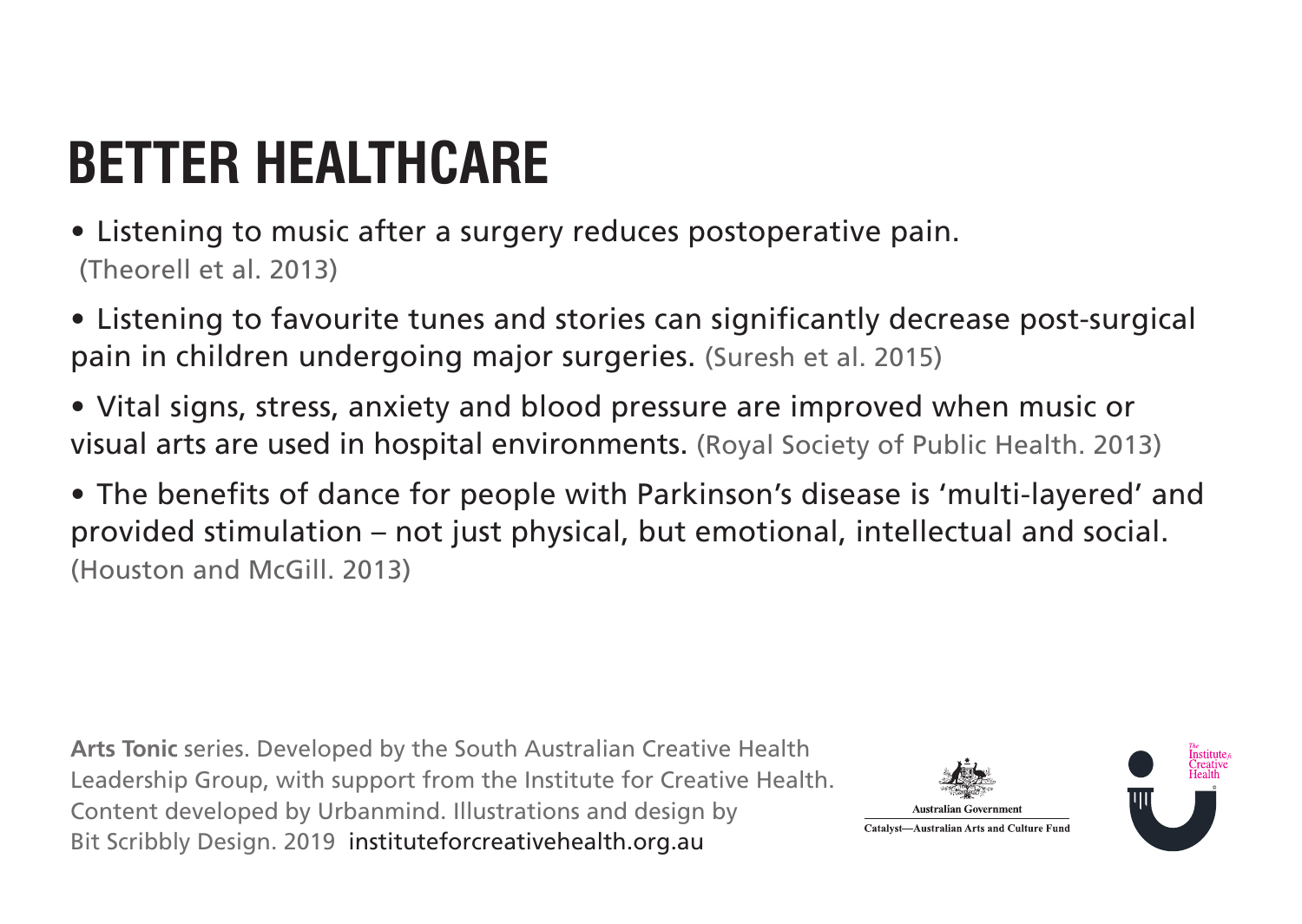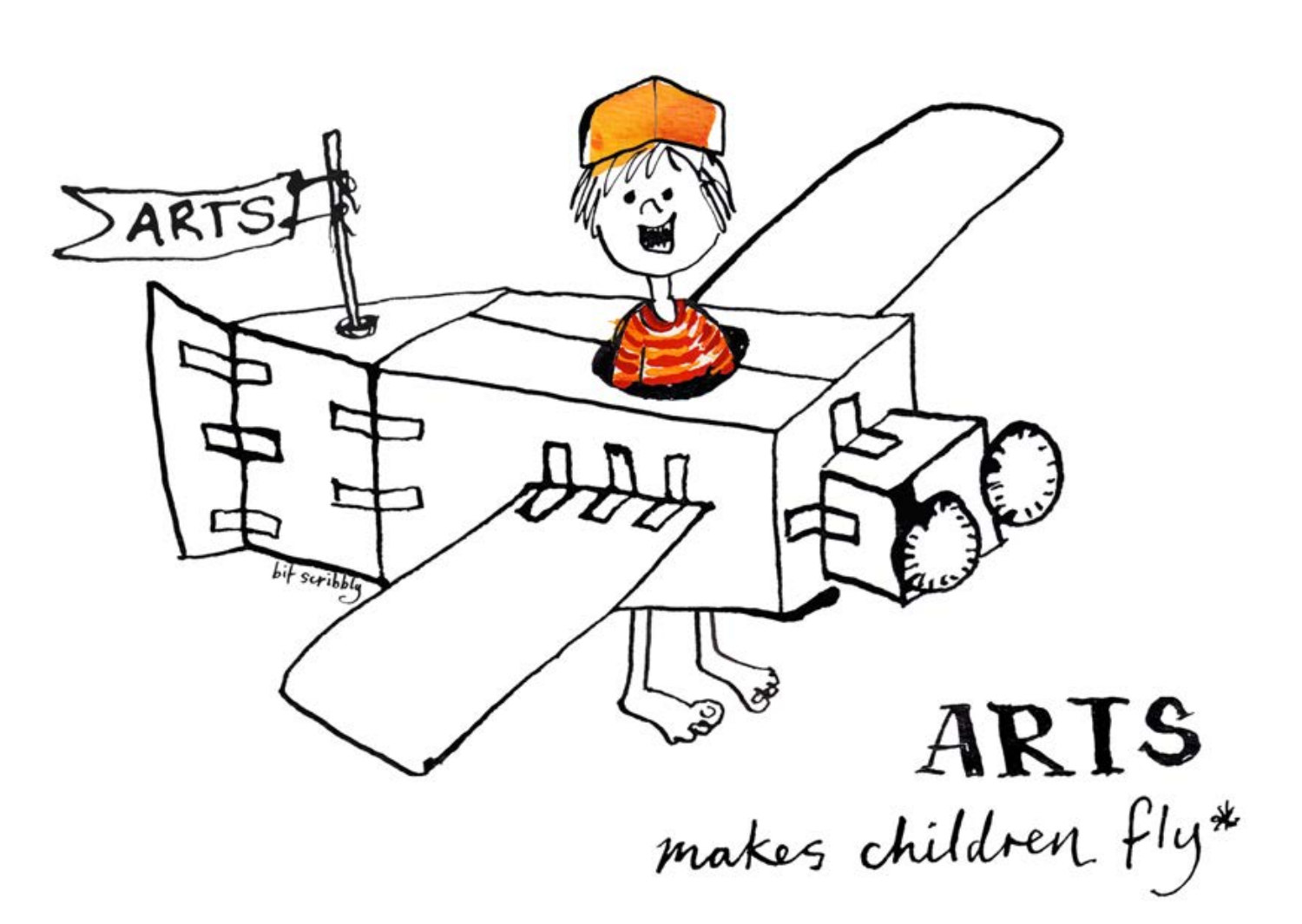\* metaphorically speaking

#### **CHEERFUL CHILDREN**

• Low-income students who are involved in arts activities have higher academic achievement. (Catteral. 2012)

• The arts build resilience and self-esteem in young people. (Canadian Council on Social Development. 2001)

• The arts help in the successful transition to adulthood and the development of in-demand job skills. (Fiske. 1999)

• Music and arts based programs bridges the gap in school achievement and improves grades in English, Mathematics, Science and Technology for children in disadvantaged and high need communities. (Vaughan et al. 2011)

• Music and arts based programs reduce depression and improves social and emotional wellbeing and resilience for children in disadvantaged and high need communities. (Murfee. 1995)

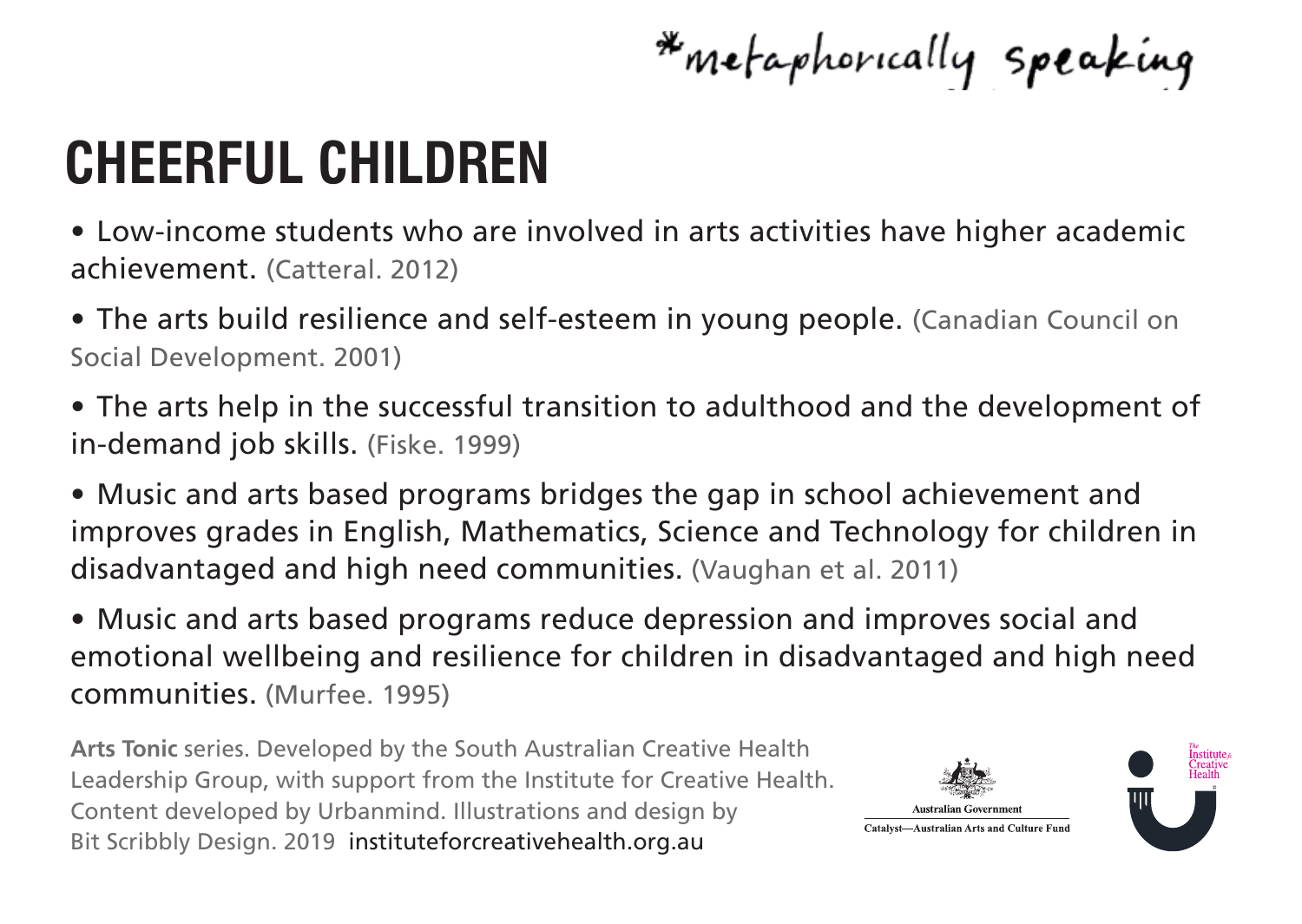